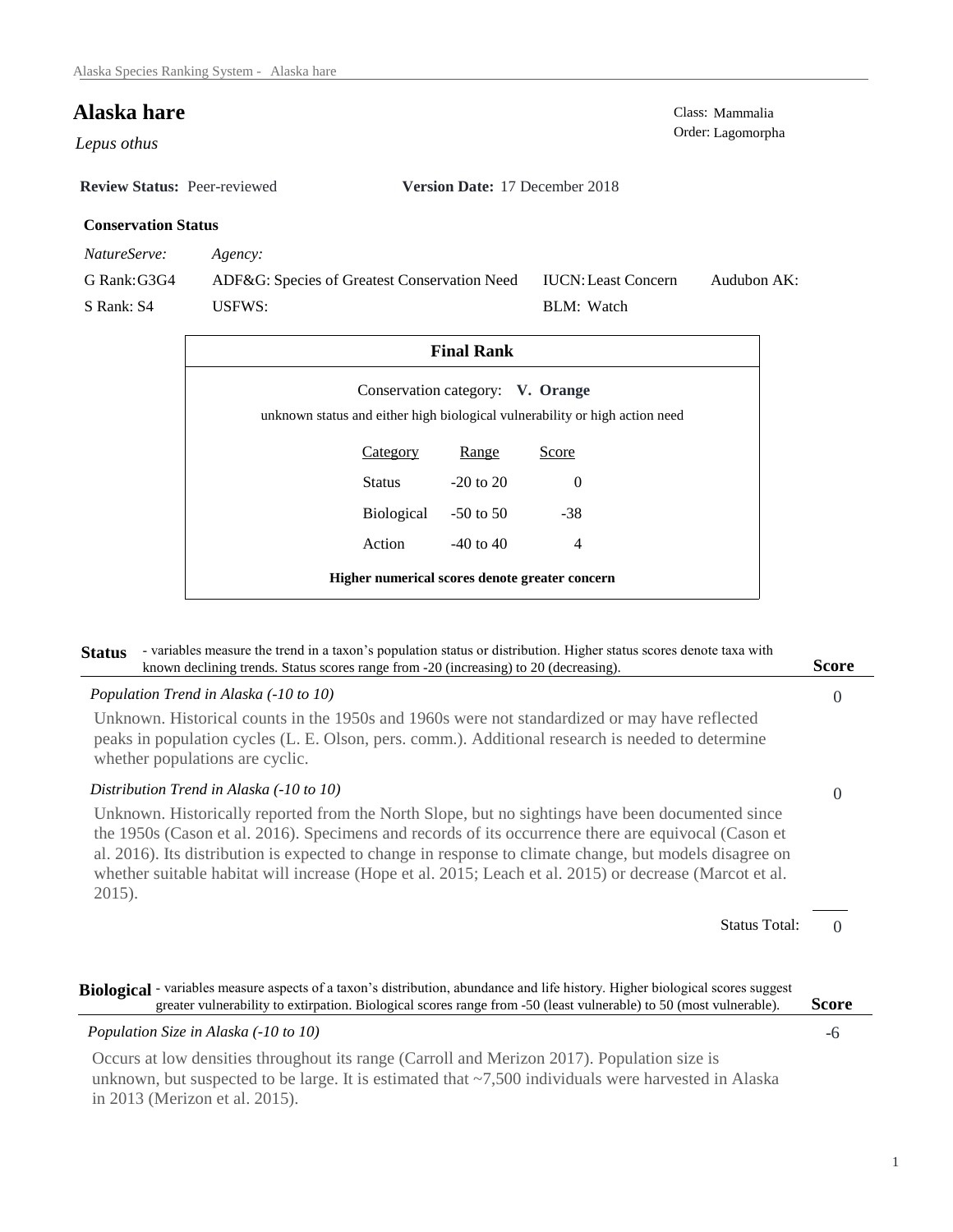## *Range Size in Alaska (-10 to 10)*

Restricted to western Alaska from the Alaska Peninsula north to Kotzebue (Anderson 1974; Anderson 1978; Cason et al. 2016). Occasionally reported on Little Diomede Island, and recent evidence suggests that this species may be present on other Bering Sea Islands including Unimak and Hagemeister (Cason et al. 2016). Estimated range size is ~230,000 sq. km., calculated in GIS based on the map in Cason et al. (2016).

| Population Concentration in Alaska (-10 to 10)                                                                                                                                                                  | $-10$        |
|-----------------------------------------------------------------------------------------------------------------------------------------------------------------------------------------------------------------|--------------|
| Concentrates during spring breeding season (L. E. Olson, pers. comm.), but number of sites (and<br>fidelity to these sites) are unknown. Number of sites likely $>250$ .                                        |              |
| Reproductive Potential in Alaska                                                                                                                                                                                |              |
| Age of First Reproduction (-5 to 5)                                                                                                                                                                             | $-5$         |
| Breed within their first year of birth (Anderson and Lent 1977; Best and Henry 1994).                                                                                                                           |              |
| Number of Young (-5 to 5)                                                                                                                                                                                       | $\mathbf{1}$ |
| One litter per year, with litter size ranging from 5 to 7 (Anderson and Lent 1977; Best and Henry<br>1994).                                                                                                     |              |
| Ecological Specialization in Alaska                                                                                                                                                                             |              |
| Dietary $(-5 \text{ to } 5)$                                                                                                                                                                                    | $-5$         |
| Herbivorous, but little information is available. Feeds on several common tundra plants including<br>willow bark, leaves of ericaceous shrubs, lichens, and graminoids (Anderson 1974; Best and<br>Henry 1994). |              |
| Habitat $(-5 \text{ to } 5)$                                                                                                                                                                                    | $-5$         |
| Found in a variety of habitats on the coastal tundra, including wet meadows, low-lying flats, and<br>hillsides (Best and Henry 1994). Often concealed in dense shrub thickets.                                  |              |
| <b>Biological Total:</b>                                                                                                                                                                                        | $-38$        |
| example of the set of the original and the content of consequentian effects dispeted terms of correct set of the                                                                                                |              |

-10 *Management Plans and Regulations in Alaska (-10 to 10)* Action - variables measure current state of knowledge or extent of conservation efforts directed toward a given taxon. **Score** Higher action scores denote greater information needs due of lack of knowledge or conservation action. Action scores range from -40 (lower needs) to 40 (greater needs).

Sport and subsistence harvest is permitted, but is subject to closed season and bag limits (ADFG 2018c). The meat or the hide must be salvaged for human use (ADFG 2018c).

## *Knowledge of Distribution and Habitat in Alaska (-10 to 10)*

There has been much confusion about the distribution of the Alaska hare. Although its range has recently been clarified by Cason et al. (2016), the northern limits of its range are not fully resolved (Cook and MacDonald 2006; Cason 2016) and its presence on Bering Sea islands warrants further investigation (Cason et al. 2016). Habitat associations have been described (reviewed in Best and Henry 1994), but few data are available. Specific habitat requirements may explain why this species does not occur on the North Slope, even though there are no geographic barriers to dispersal (Cason 2016).

# *Knowledge of Population Trends in Alaska (-10 to 10)*

Locally monitored using hunting questionnaires, but population size and trends are unknown (Carroll and Merizon 2017). Comparisons with historic counts are difficult because counts were not standardized (L. E. Olson, pers. comm.).

2

2

-8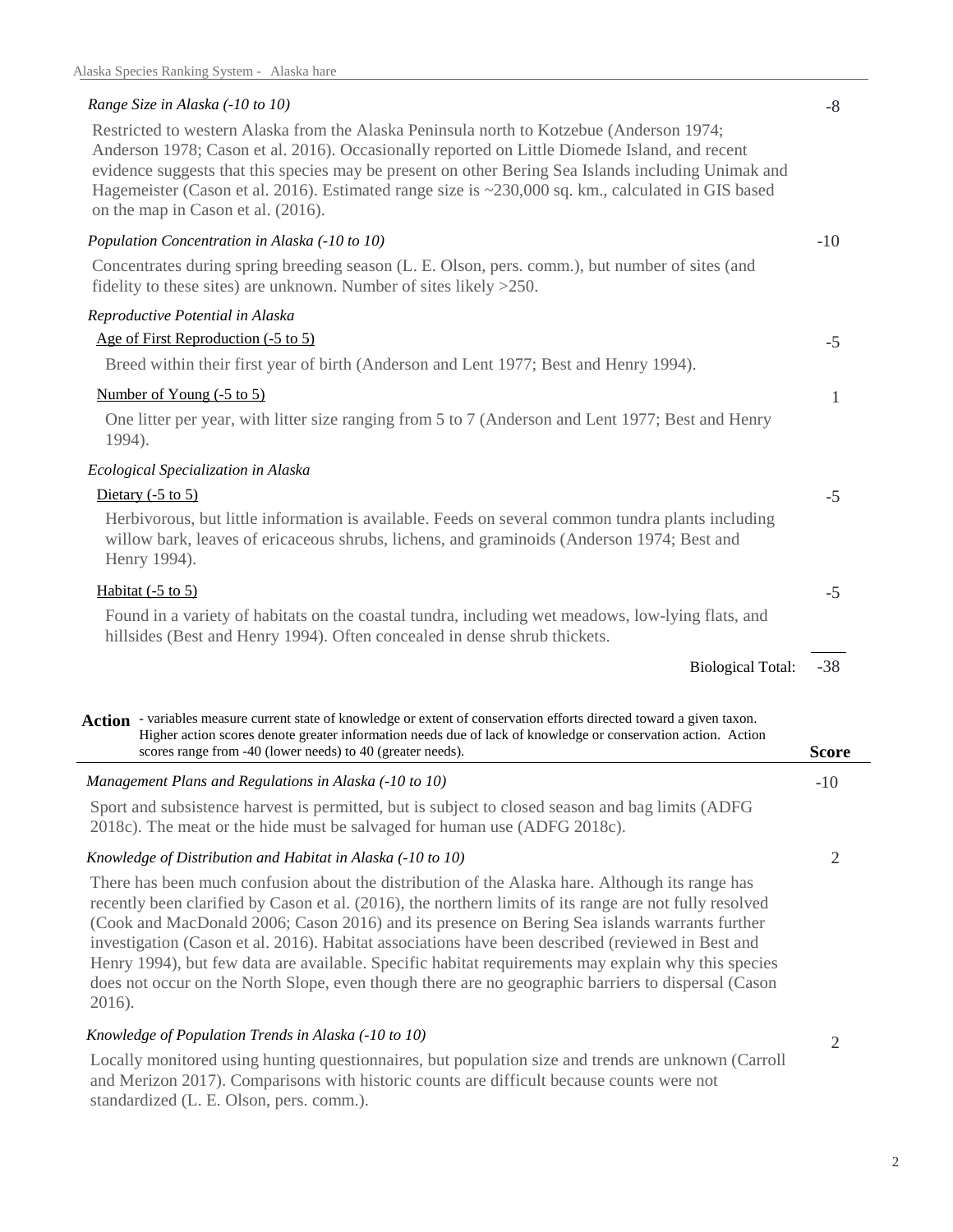## *Knowledge of Factors Limiting Populations in Alaska (-10 to 10)*

Little is known about the ecology of the Alaska hare. Climate change is expected to impact this species' habitat and range, but models disagree on whether the effects will be positive or negative (Hope et al. 2015; Leach et al. 2015; Marcot et al. 2015). Lepus othus may not warrant distinct status as a species: preliminary genetic results suggest conspecificity with the mountain hare, L. timidus, which is broadly distributed across much of northern Eurasia. Lepus timidus appears to be able to cross the sea ice between Russia and Alaska, possibly using the Diomedes as stepping stones (Cason 2016).

Action Total:

 $\overline{\mathcal{A}}$ 

10

#### Supplemental Information - variables do not receive numerical scores. Instead, they are used to sort taxa to answer specific biological or management questions.

| Substantial, regulations               |
|----------------------------------------|
| Year-round                             |
| Monotypic species                      |
| $>10\%$                                |
| % Global Population in Alaska: Endemic |
| Nο                                     |
|                                        |

### **References**

Alaska Department of Fish and Game (ADFG). 2020a. 2020-2021 Alaska hunting regulations. Alaska Department of Fish and Game. Juneau, AK, USA.

Anderson, H. L. 1974. Natural history and systematics of the tundra hare (Lepus othus Merriam) in western Alaska. M.Sc. thesis, University of Alaska Fairbanks, AK, USA.

Anderson, H. L. 1978. Range of the tundra hare. The Murrelet 59(2):72-74. DOI: 10.2307/3534616

Anderson, H. L., and P. C. Lent. 1977. Reproduction and growth of the tundra hare (Lepus othus). Journal of Mammalogy 58(1):53-57. DOI: 10.2307/1379727

Best, T. L., and T. H. Henry. 1994. Lepus othus. Mammalian Species 458:1-5.

Carroll, C. J., and R. A. Merizon. 2017. Status of grouse, ptarmigan, and hare in Alaska, 2015 and 2016. Division of Wildlife Conservation, Alaska Department of Fish and Game, Palmer, AK, USA.

Cason, M. M. 2016. Distribution and biogeography of the Alaskan hare (Lepus othus). MSc thesis, University of Alaska Fairbanks, AK, USA.

Cason, M. M., A. P. Baltensperger, T. L. Booms, J. J. Burns, and L. E. Olson. 2016. Revised distribution of an Alaskan endemic, the Alaska hare (Lepus othus), with implications for taxonomy, biogeography, and climate change. Arctic Science 2(2):50-66. DOI: 10.1139/as-2015-0019

Cook, J. A., and S. O. MacDonald. 2006. Mammal inventory of Alaska's National Parks and Preserves, Arctic Network [...]. Report NPS/AKRARCN/NRTR-2004/01. National Park Service, Alaska Region, Anchorage, AK, USA.

Hope, A. G., E. Waltari, J. L. Malaney, D. C. Payer, J. A. Cook, and S. L. Talbot. 2015. Arctic biodiversity: increasing richness accompanies shrinking refugia for a cold-associated tundra fauna. Ecosphere 6(9):159. DOI: 10.1890/ES15-00104.1

Leach, K., R. Kelly, A. Cameron, I. W. Montgomery, and N. Reid. 2015. Expertly validated models and phylogeneticallycontrolled analysis suggests responses to climate change are related to species traits in the order Lagomorpha. PLoS One 10(4):e0122267. DOI: 10.1371/journal.pone.0122267